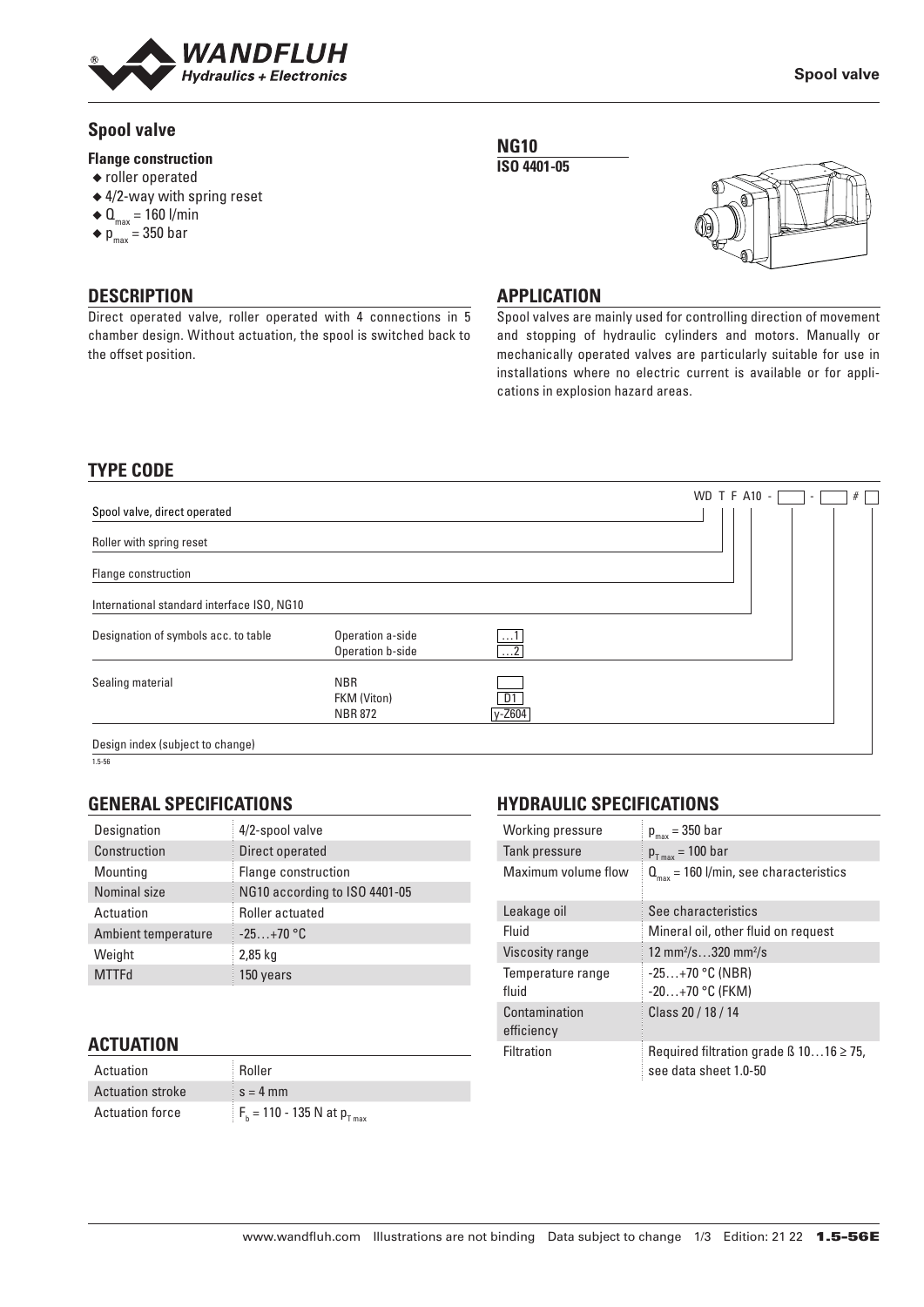

**Spool valve**

## **SYMBOL**



# **PERFORMANCE SPECIFICATIONS**

Oil viscosity  $v = 30$  mm<sup>2</sup>/s







|                | Volume flow direction |         |         |         |                |
|----------------|-----------------------|---------|---------|---------|----------------|
| Symbol         | $P - A$               | $P - B$ | $P - T$ | $A - T$ | $B - T$        |
| AB1/AB2        | 5                     | 5       |         | 3       | 2              |
| <b>AC1/CB2</b> | 5                     | 5       |         | 3       | $\mathfrak{p}$ |
| AD1/DB2        | 5                     | 5       |         | 5       | 4              |
| <b>BE1/EA2</b> | 3                     | 3       |         | 3       | $\mathfrak{p}$ |
| AF1 / FB2      | 6                     | 6       | հ       | 5       | 4              |
| AG1/GB2        | հ                     |         |         | 3       | າ              |